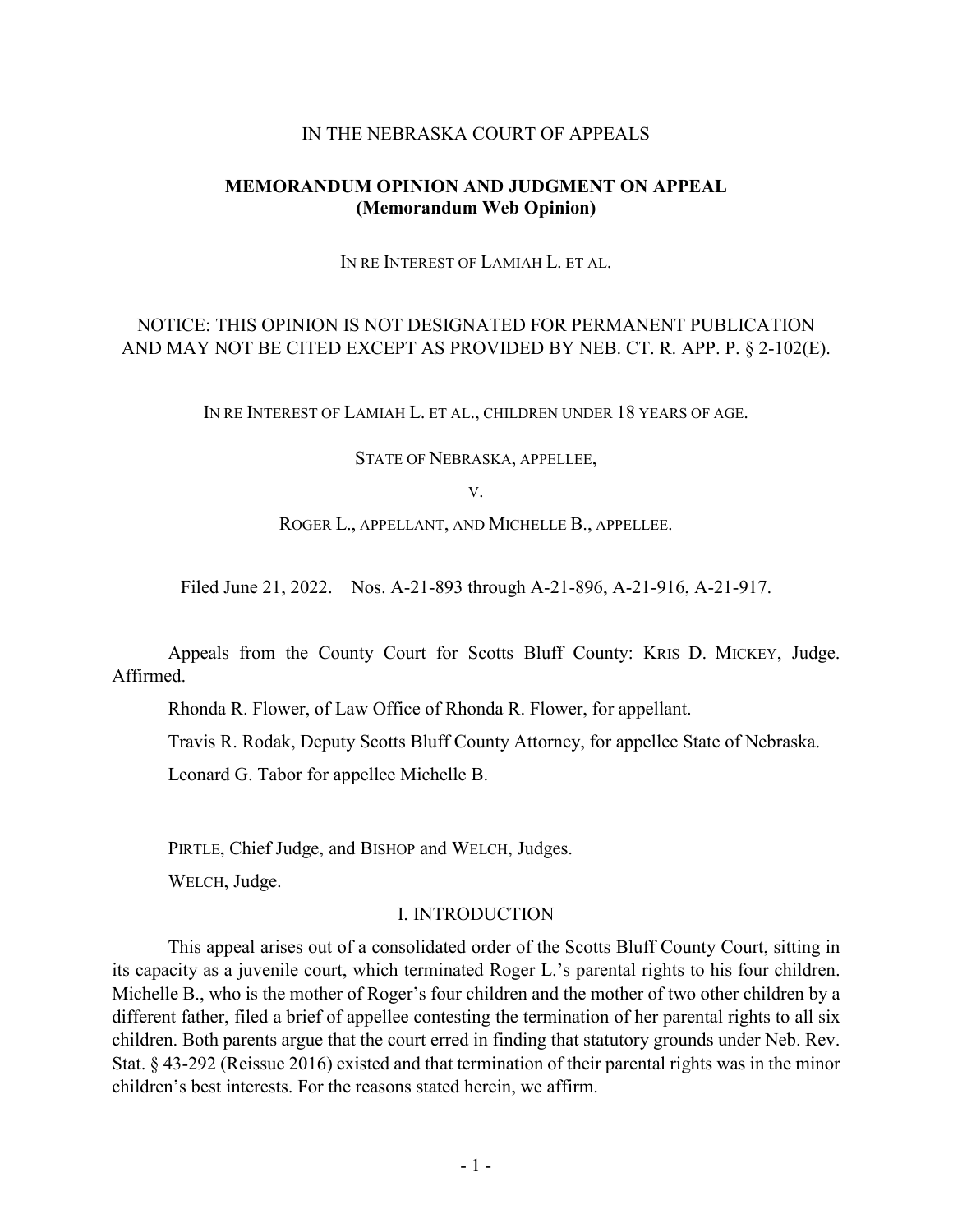#### II. STATEMENT OF FACTS

#### 1. FACTS LEADING TO REMOVAL

Roger and Michelle are the biological parents of Roger L. III (Trey), born in 2017; Marian L., born in 2018; and twins Lamiah L. and Leon L., born in 2019. Relevant to this appeal, Michelle is also the biological mother of two other children, Elihu A., born in 2011 and Elias A., born in 2014. The biological father of Elihu and Elias has not appealed the termination of his parental rights.

In mid-May 2021, Michelle came to Nebraska from South Dakota with her six children; her sister, Pauline P.; and Pauline's three children. Michelle had left a South Dakota domestic violence shelter and was attempting to work with a Nebraska domestic violence shelter in Nebraska. After being in Nebraska for about two days, Michelle contacted Department of Health and Human Services (DHHS) worker Courtney Armstrong requesting Armstrong's help. Michelle told Armstrong, with whom she had previous contacts, that neither she, nor Pauline, were able to care for the children because Michelle was incarcerated and Pauline was in poor health. This situation was reported to the child abuse hotline which intake revealed that Michelle and her six children were homeless and were living in a minivan with Pauline and Pauline's three children. In response to this report, Chasity Duarte, a Nebraska Child and Family Service (CFS) specialist, located Pauline, Pauline's three children, and Michelle's six children in Pauline's minivan. According to Duarte, the minivan was filled with trash; the children were dirty and hungry; Pauline, who was awaiting a liver transplant, had to return to South Dakota; and Pauline did not have the means to care for Michelle's children. Duarte observed that 4-year-old Trey was nonverbal and was not potty-trained and that all six children had very poor hygiene, did not have appropriate clothing, and four of the children did not have any shoes.

Based on Duarte's investigation, which included contacting family members for information, Duarte identified three active safety threats: (1) Michelle was incarcerated and unable to care for her children's needs for supervision, food, clothing, and medical or mental health; (2) the caregiver had deserted the children; and (3) a pattern of prior DHHS investigations, protective placements, and current circumstances placed the children at risk for other safety threats. Duarte indicated that the children had been placed in unsafe situations and did not have safe living arrangements as evidenced by domestic violence and substance abuse concerns. Based upon Duarte's conclusion that it was necessary to take the children into temporary protective custody because of serious threats to the children's health, safety, and welfare, the children were placed on a 48-hour police hold.

On May 21, 2021, the State sought custody of the minor children by way of a motion accompanied by Duarte's affidavit which set forth facts as previously set forth. Duarte's affidavit also set forth that Elihu was the only one of Michelle's children who was able to communicate clearly and that Elihu disclosed, among other things, that the South Dakota shelter was the only place he had a bed; that Michelle consistently drank alcohol; and that Roger, the biological father of Elihu's four youngest siblings, was mean, hit them, and made the children fight each other. Elihu, who was the age of a fourth-grade student, indicated that he had not been to school since the second grade and that Michelle told the children that they did not have to attend school. During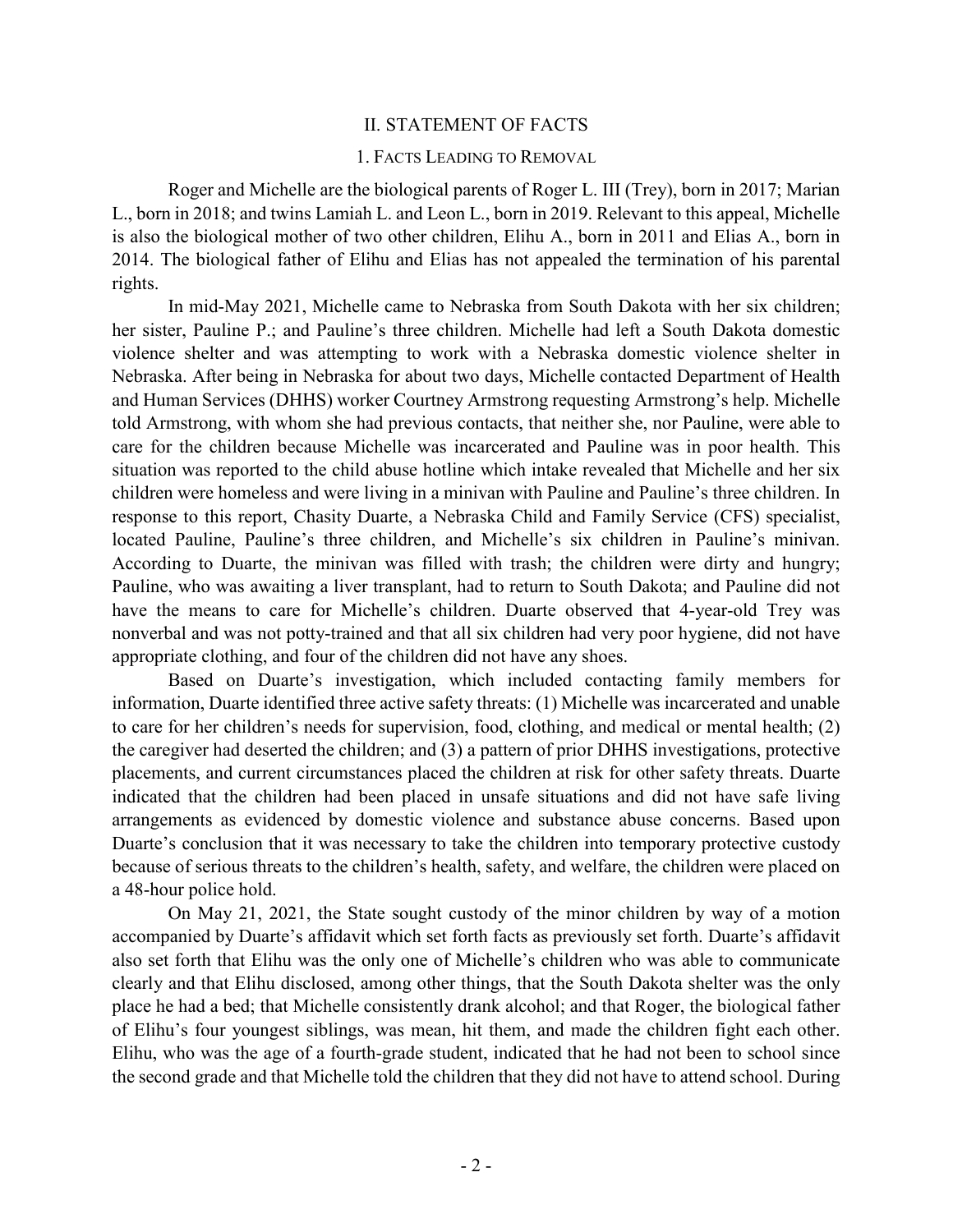the time that Elihu had attended school, he had an Individual Education Plan (IEP) to facilitate his speech development, but those needs had not been met since he stopped attending school. The other children were either nonverbal or unable to communicate effectively and had not been receiving services to address their needs. Through the course of her investigation, Duarte learned that the family had been involved in prior CFS cases during which some of the children had been made wards of the State; during the pendency of the prior cases, Michelle and Roger resided together; and the prior case commenced after Michelle gave birth to Lamiah and Leon following a positive test for methamphetamine.

## 2. COURT PROCEEDINGS

On May 21, 2021, the State filed a petition seeking to adjudicate all six children as juveniles under Neb. Rev. Stat. § 43-247(3)(a) (Reissue 2016). The petition alleged that the children were of Native American heritage and came within the provisions of the Indian Child Welfare Act (ICWA). In the State's petition in support of custody of the minor children, the State asserted that the children lacked proper parental care by reason of the faults or habits of the parents as the children lacked safe and stable housing; that Roger had abandoned the children; and that Michelle failed to meet the children's basic needs, was incarcerated and unable to care for the children, and used alcohol or other controlled substances placing the juveniles at risk of harm. Both Roger and Michelle entered denials to the State's allegations and the matter was set for an adjudication hearing.

In early July 2021, while the adjudication was pending, the State filed a motion to terminate both parents' rights to their respective children. The State alleged that termination of Roger's parental rights was appropriate under § 43-292(1) (abandonment for six months or more), § 43-292(2) (substantial and continuous or repeated neglect and refusal to give necessary parental care and protection), and § 43-292(9) (aggravated circumstances). The motion to terminate Michelle's parental rights alleged termination was proper under § 43-292(2) and (9). Additionally, prior to the combined adjudication and termination hearing, the children's guardian ad litem filed a motion to suspend the parents' visitation with the minor children. The motion was heard on September 16 in conjunction with the combined adjudication and termination hearing.

# 3. COMBINED HEARING

At the combined hearing, the State called multiple witnesses including Courtney Armstrong, the family's prior CFS supervisor; Chasity Duarte, the family's current CFS specialist and the area's ICWA specialist; several of the children's medical, dental, and mental health providers; Kylie C., foster parent of Elihu, Elias, Roger and Marian; and Elisa M., foster parent for Leon and Lamiah. The court received additional evidence from the State consisting of prior family intakes, prior court orders, the parents' criminal histories, images of the children taken by the foster parents, and a letter written by Michelle addressed to the court.

# (a) Current Case

Duarte, the CFS specialist assigned to the current case on May 19, 2021, testified that she was the ICWA specialist for the area. Duarte testified to facts consistent with those previously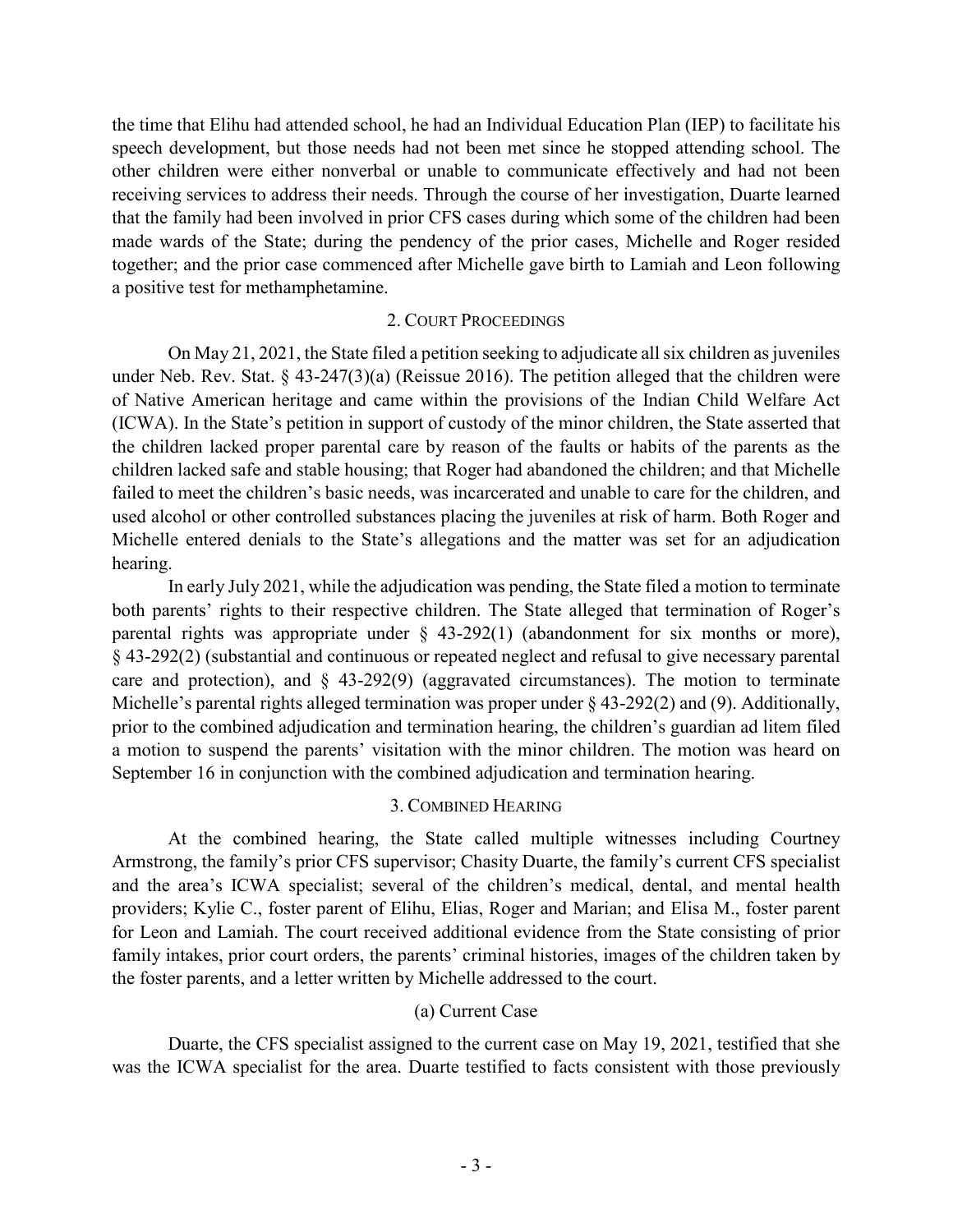described in her affidavit submitted in support of removal of the minor children. According to Duarte, she had very little success contacting Roger and Michelle and that contact with the parents was inconsistent. At the time of the combined adjudication and termination hearing, Duarte had not heard from Roger for an extended period of time and finally heard from him the day before the hearing when he sought information about his court hearing. Duarte testified that her communication with Michelle was nonexistent. Despite the lack of communication, Duarte was able to complete family findings, complete a referral for family support with Native Futures, complete a family strengths and needs assessment, schedule parenting classes for Roger, refer Roger and Michelle for substance abuse and mental health evaluations, provide supervised visitation services, provide clothing vouchers, provide gas vouchers for Roger, refer Roger for extra family support work, utilize a kinship home for Leon and Lamiah, and was in the process of setting up Early Development Network services for the children.

Duarte testified that Michelle and Roger were both offered supervised visitation with their children. Michelle attended only 21 of 40 visits and failed to engage with the children during her visits. According to Duarte, Roger attended ten of 37 visits, his visits were inconsistent, and he appeared to lack a relationship with the children. According to the foster parents, Roger and Michelle's inconsistency resulted in the children exhibiting negative behaviors and Elihu's therapist reported that Elihu had self-harming thoughts after missed visits because he wanted to punish himself for his parents' missed visits. Additionally, the foster parents indicated that the children often became angry and sad while waiting for confirmed video visits that Roger and Michelle failed to attend.

The children presented with both significant mental and physical health conditions. Edward Sydow, the physician's assistant who has treated Leon and Lamiah, testified that Michelle and Roger failed to bring Leon and Lamiah for wellness checkups except for their 2-week and 4-month check-ups and one sick visit in February 2020 during which he diagnosed the children with bronchiolitis. Sydow noted extensive dental issues including cavities, speech and developmental delays, abnormal blood tests, infections, moderate to severe anemia, and iron deficiencies. Additionally, during the February 2020 sick visit, when he exited the room to obtain a pulse oximetry test to ensure that the children were oxygenating well and that it was safe for them to go home, the parents abruptly left the facility. Leon and Lamiah's dentist testified that both children had misshapen incisors, that Leon had moderate tooth decay, and that both children had cavities.

Dr. Marvin Swan, a dentist, saw Trey in his office for an emergency visit after Trey's face became swollen. Following an examination, Dr. Swan observed that Trey presented with a "fairly significant swollen face" and determined that Trey had a "bad, bad tooth with large decay and ... an abscess" and that the infection was so severe it had broken through the bone of Trey's buccal plate and infected his cheek area. Dr. Swan indicated that, in some cases, an untreated abscess could result in death. Trey's ongoing pediatric dentist, Dr. Jonathan Simpson, similarly testified that Trey had extensive dental needs including significant decay and infected and nonrestorable teeth. He explained that

Nonrestorable means the decay extended past the structural integrity of the tooth to support either a crown or a filling. And then infected would include bone loss due to an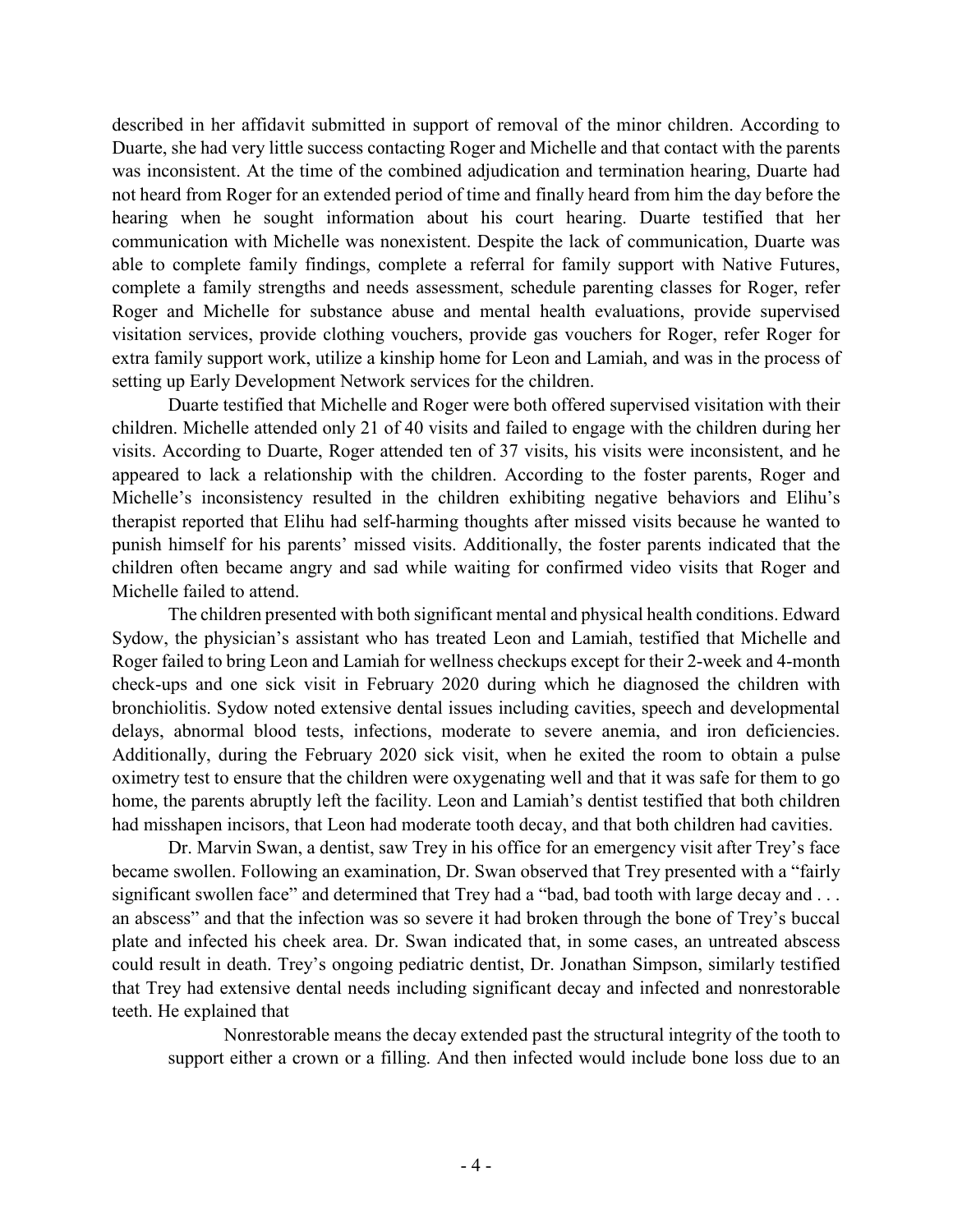infection spreading from the tooth into adjacent bone or root loss of the decay reaching the nerve, and, therefore, infiltrating the nerve and the remainder of the tooth.

Dr. Simpson testified that, of the 20 teeth in Trey's mouth at that time, 15 teeth had decay, nine of which were nonrestorable or infected and had to be extracted. Additionally, Trey received 3 fillings, 3 crowns, and 1 pulpotomy, which is nerve therapy.

In addition to evidence adduced as previously set forth, both the mental health therapists and the foster parents reported significant concerns with the children's emotional wellbeing. The record shows that Elias and Elihu had attachment disorders; Elihu suffered from anxiety, depression, and self-harming thoughts; and Marian had self-harming behaviors including banging her head on the walls and floors until she bled and attention-seeking behaviors including intentionally slamming her fingers in a drawer and screaming until she became hoarse. Both foster parents reported that the children had eating complexes such as hoarding food, eating until sick, standing in or staring at the kitchen, and always asking about when they would eat next.

# (b) Previous Intakes

In addition to the current May 2021 intake, the family also had several previous intakes. Armstrong, a DHHS child and family services specialist supervisor, supervised prior cases involving the family from November 2017 to January 2019.

Armstrong testified that prior to her becoming involved in the case, Elias and Elihu had been state wards from April to October 2016 after law enforcement, while executing a search warrant, found marijuana in Michelle's purse. Michelle admitted to law enforcement that she was snorting one of her prescription medications and had smoked marijuana in front of the minor children immediately prior to law enforcement arriving at the home. Additionally, Michelle breastfed 2-year-old Elias while law enforcement was present in the home. At that time, the home lacked electricity and water. Also in 2016, a visibly intoxicated Michelle took Elihu, then 5 years old, to the emergency room for an infection in his groin which, if left untreated, could have spread to his testicles and caused infertility.

The first intake in which Armstrong was involved occurred in November 2017 after Elihu and Elias were located sleeping in the backseat of Michelle's vehicle while Michelle was intoxicated and passed out in the vehicle with the ignition on and the car in drive. Michelle was arrested and Elihu and Elias were placed with Roger. At that time, Armstrong was concerned with the children's overall well-being due to Michelle's history of alcohol and substance abuse and history of neglecting her children.

The next intake occurred in March 2019 after Michelle overdosed while caring for 5-month-old Marian who was hospitalized with a serious ear infection that had spread into her skull, a rash on her ears and neck, and a severe diaper rash. The infection had to be drained with a scalpel and packed. After hospital staff noticed that there was water pouring out of Marian's hospital room, Michelle was found passed out in the shower blocking the drain. Hospital staff found crushed-up medication on the sink. At that time, Roger reported observing it was normal to see Michelle crush up medications, mix them, and take as many as she wanted.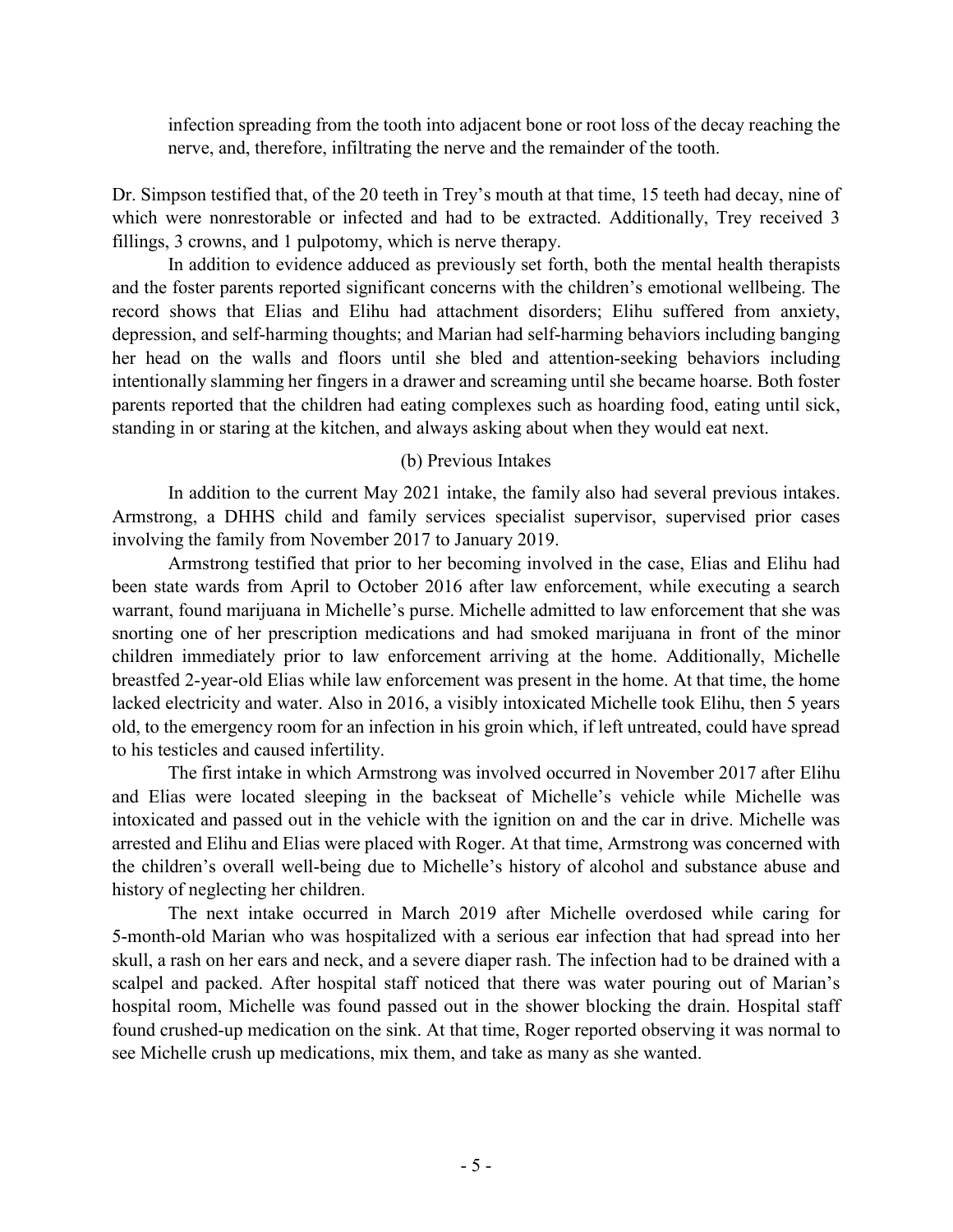The next intake occurred in October 2019 after Michelle tested positive for THC and methamphetamines at the hospital the day she gave birth to her twins. Michelle admitted to using alcohol and THC during her pregnancy and that she did not begin prenatal care until she was 33 weeks into her pregnancy. Michelle also stated her intention to breastfeed despite positive drug tests and that she was unprepared to take the twins home. Law enforcement, while executing a search warrant at Michelle and Roger's home, found a marijuana pipe, a grinder, and a straw which appeared to have cocaine residue on it.

Armstrong testified that, during the time that she supervised the case, the active efforts provided to the family specifically included multiple notices and monthly contact with the tribe; efforts to place the children with culturally compliant foster homes; search for family members to assist with the family; weekly contact with Michelle; team meetings; case management; family support; monthly home visits; family strengths and needs assessments; risk assessments; in-home family support; safety assessments and planning; monthly maintenance payments for foster care; daycare assistance; purchase of clothes, shoes, diapers, and other basic necessities for the children; multiple lice treatments; transportation; car repairs; meals for visitations; and weekly drug testing. Additional services provided to the family included utility payments; gas vouchers; grocery vouchers; hotel vouchers; case planning; evaluations including a substance abuse evaluation; referral to Circle of Security; and a SCRAM continuous alcohol monitor provided to Michelle.

Armstrong testified that her "big-picture concerns" in this case included the overall lack of consistency; the severe neglect that was noted through DHHS' history with the family; both Roger and Michelle's incarcerations; Michelle's marijuana use and excessive alcohol use; Michelle's tampering with SCRAM monitors; failure to participate in alcohol and substance use testing; and lack of food, utilities, and basic necessities for the children. Armstrong also listed additional concerns including the removal of Michelle's SCRAM monitor due to her high alcohol usage and tampering with the device; Michelle's consumption of alcohol during her pregnancy and lack of prenatal care; Michelle's failure to cooperate with probation; Michelle's failure to complete Circle of Security; and Michelle's failure to follow through on the substance abuse recommendation that she attend treatment.

### (c) Best Interests Testimony

### *(i) Duarte*

Duarte testified that, in her opinion, termination of Roger and Michelle's parental rights was in the children's best interests due to their lack of participation in the case, their extensive history and involvement with DHHS, the children's extensive needs and concerns at the time they reentered DHHS' care including their developmental and physical delays, and Roger and Michelle's failure to meet the children's educational needs.

### *(ii) Kylie C.*

Kylie C. testified that she has been the foster mother for Elihu, Elias, Trey, and Marian, since May 19, 2021. According to Kylie, when the children came into her care, they had ill-fitting clothes, only two children had shoes, the children smelled as if they had not bathed, Trey did not make eye contact, only Elias and Elihu were verbal but Elias had a stutter that made him difficult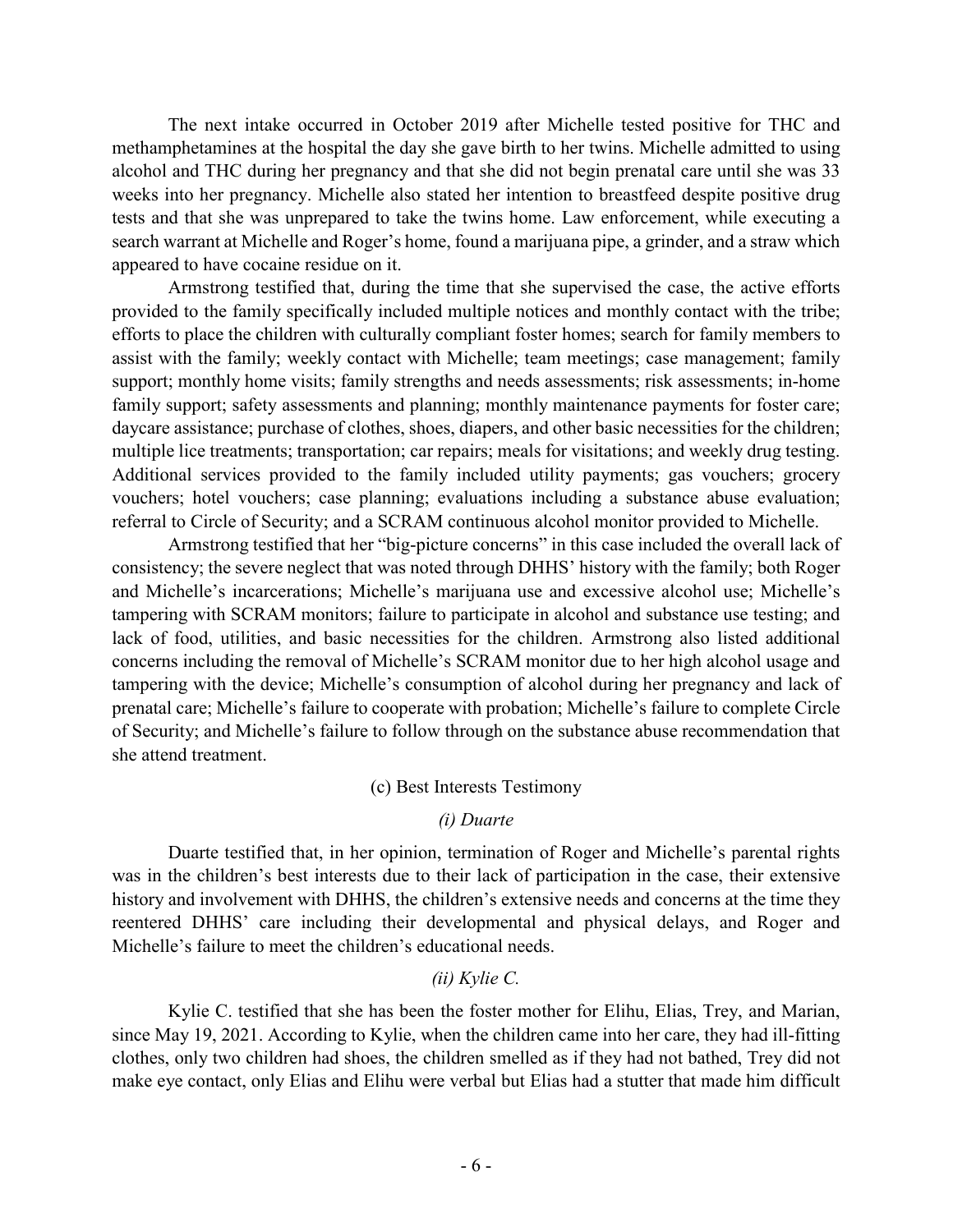to understand, none of the children knew how to use utensils, and Elihu acted in "almost a parent role for his siblings." The first week Trey and Marian "would just grunt" and then Kylie realized that they did not know words. Kylie described Trey as "really quiet" and that he would not look her in the eyes. Kylie described Marian as quiet and reserved at first and had very bad cavities which were subsequently addressed. Additionally, Marian was eating dirt, books, and colored pencils.

While in foster care, Kylie noted that the children "have really transitioned very easily. They have been very, very good about taking on the new . . . rules and the new norm. . . . it was pretty quick that they realized as soon as we got home from day care . . . they were getting ready to sit down to eat." Kylie stated that "[i]t wasn't until we started scheduling visits that really we started seeing some behaviors come out." She explained that when Michelle or Roger would have a Zoom visit set up "the kids would sit there, and they would wait and they would wait and they would wait and they would wait . . . [a]nd . . . you could just see them starting to fall apart." Behaviors included inability to focus and not listening and Elihu was having problems with self-punishment thoughts because "he was trying to punish himself for [Michelle and Roger] not making his calls." However, since beginning counseling, Elihu was doing "phenomenal" with journaling.

Kylie testified that, after being in foster care for four months, Elihu was attending third grade and doing "very well," had lots of friends, and was involved in flag football and soccer.

Kylie described Elias as a 7-year-old kindergartener who was "struggling" so they had started an IEP evaluation and testing. Elias also received private tutoring over the summer. However, he has developed into "a busy kid," will ask questions, and engage in in-depth talks.

Marian was starting counseling after exhibiting self-harming behaviors including banging her had against the floor and wall, throwing things, scratching things, and screaming until she was hoarse up to four hours at a time. After bloodwork determined that Marian was iron deficient and anemic, steps were taken to alleviate the conditions and thereafter, Kylie described that Marian no longer ate dirt, books, or colored pencils.

Kylie explained that Trey was very delayed and had difficulty with comprehension but did very well with routines. She noted that after Trey had dental work performed and had his tonsils and adenoids removed, he was "a different kid" who is babbling, wanting to learn, wanting to run and play, and laughing at the TV.

# *(iii) Elisa M.*

Elisa M. testified that she is employed with the Early Head Start program and has been Leon and Lamiah's foster mother since May 19, 2021. Elisa explained that she was familiar with the children prior to their placement with her because she provided parent education to Michelle through the Early Head Start program. During the program, Elisa focused on health, nutrition, and education including helping the parents recognize where their child should be developmentally through the use of assessments and questionnaires. Elisa testified that Michelle was inconsistent and would only let her into the home about once per month. She indicated that her observed concerns including the uncleanliness of the home, lack of food, broken furniture, and trash in the home.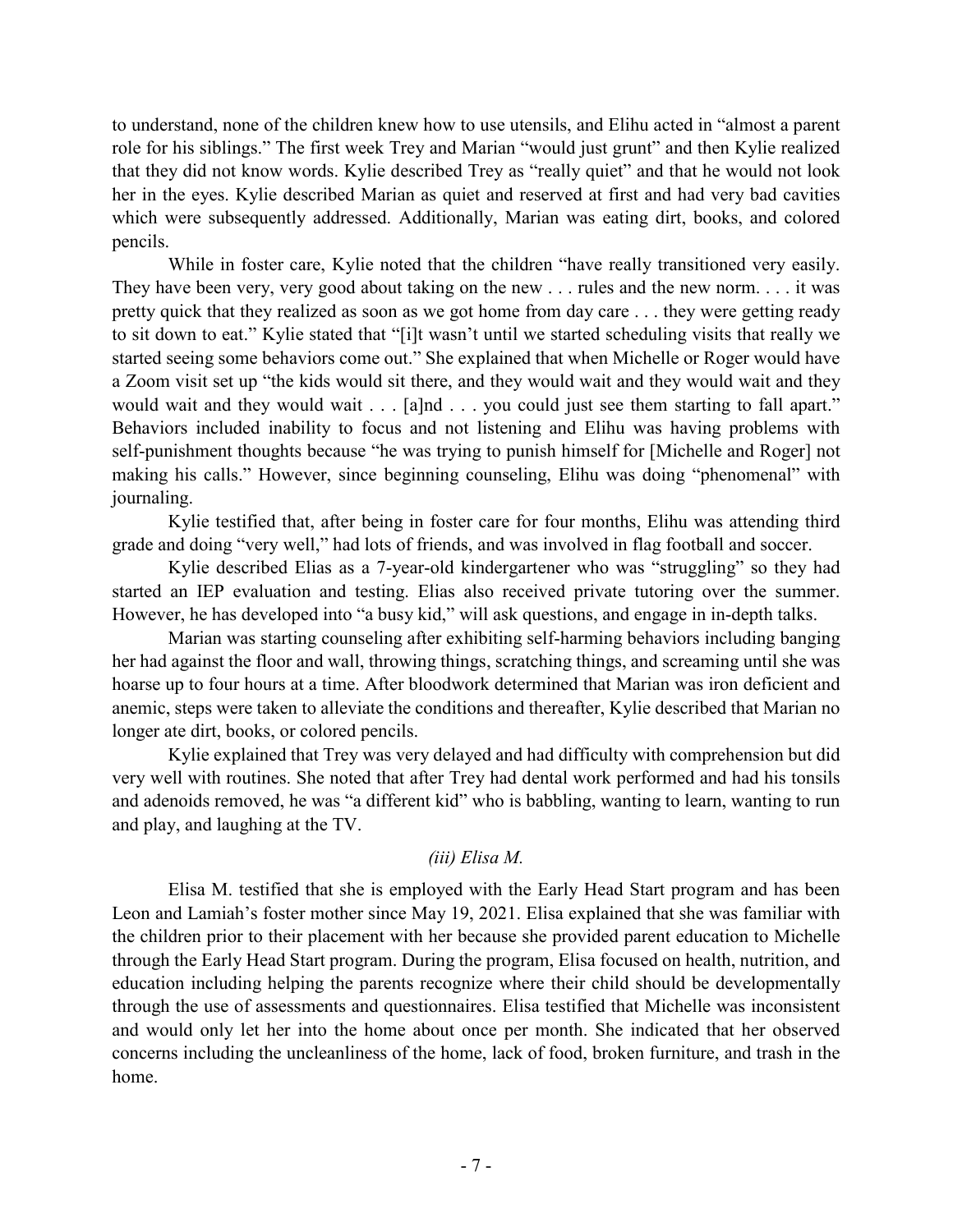According to Elisa, when Leon and Lamiah were first placed with her, the children were unclean and Lamiah was wearing clothes that were too small. The children were sick, pale, lethargic, withdrawn, quiet, developmentally delayed, and nonverbal. Lamiah had dark purple circles under her eyes and Leon was "tiny, just scrawny looking, and nonverbal." Leon had an infection on one of his big toes and Lamiah had an ear infection which were both promptly treated. Both children were also severely anemic which required a prescription, and Leon had some decay in his front teeth. Elisa observed food insecurities with both children. She also noted that Roger and Michelle had been inconsistent in attending visitations and that when the parents did make their visits, the children would "revert back to how they were the first week" including throwing tantrums, Leon slamming himself onto the floor, and Lamiah hitting herself in the head with her fists. However, since being in foster care, Elisa noted that the children were getting healthier, getting back on track developmentally, eating with utensils, and were verbal.

### 4. COURT FINDINGS AND ORDERS

Following the close of the evidence, the court granted the motion to suspend visitation pending the decision on the State's motion to terminate parental rights. The court immediately adjudicated the children as children within the meaning of  $\S$  43-247(3)(a) but took the motion to terminate parental rights under advisement. Thereafter, the court terminated Roger's parental rights to Trey, Marian, Leon and Lamiah pursuant to § 43-292(1), (2) and (9) and terminated Michelle's parental rights to all six children pursuant to  $\S$  43-292(2) and (9). The court found that statutory grounds existed to terminate the parties' parental rights, that termination was in the minor children's best interests, and that the additional requirements under ICWA had been satisfied which required (1) a finding, by clear and convincing evidence, that active efforts had been made to provide remedial services and rehabilitative programs designed to prevent the breakup of the Indian family or unite the parent with the Indian child and that these efforts have proved unsuccessful and (2) a finding, beyond a reasonable doubt, that the evidence, including qualified expert testimony, that the continued custody of the children by the parents was likely to result in serious emotional or physical damage to the children. Specifically, the court found:

The evidence is overwhelming that these children have suffered severe, chronic abuse by their natural parents. The documented failures to provide for the basic needs of the children, including nutrition, shelter, and medical and dental care, along with the absence of any consistent effort to improve their parenting, make it clear to this court that attempting reunification with the natural parents would jeopardize and compromise the safety of the children and place each of them at an unreasonable risk to be re-abused. The fact that these children have survived the absence of reasonable, habitable living conditions is remarkable, and a testament to their resiliency and will to survive. Their living environment while under their parents' care was characterized by filth and uncleanliness, chronic parental substance abuse, domestic violence, and general apathy toward the needs of the children—including, at times, the absence of basic utilities and running water. The evidence demonstrates that very little thought, if any, was given by the parents to placing the needs of the children above their own wants and ambitions. Despite the documented repeated, active efforts by DHHS, the parents did nothing to make meaningful changes in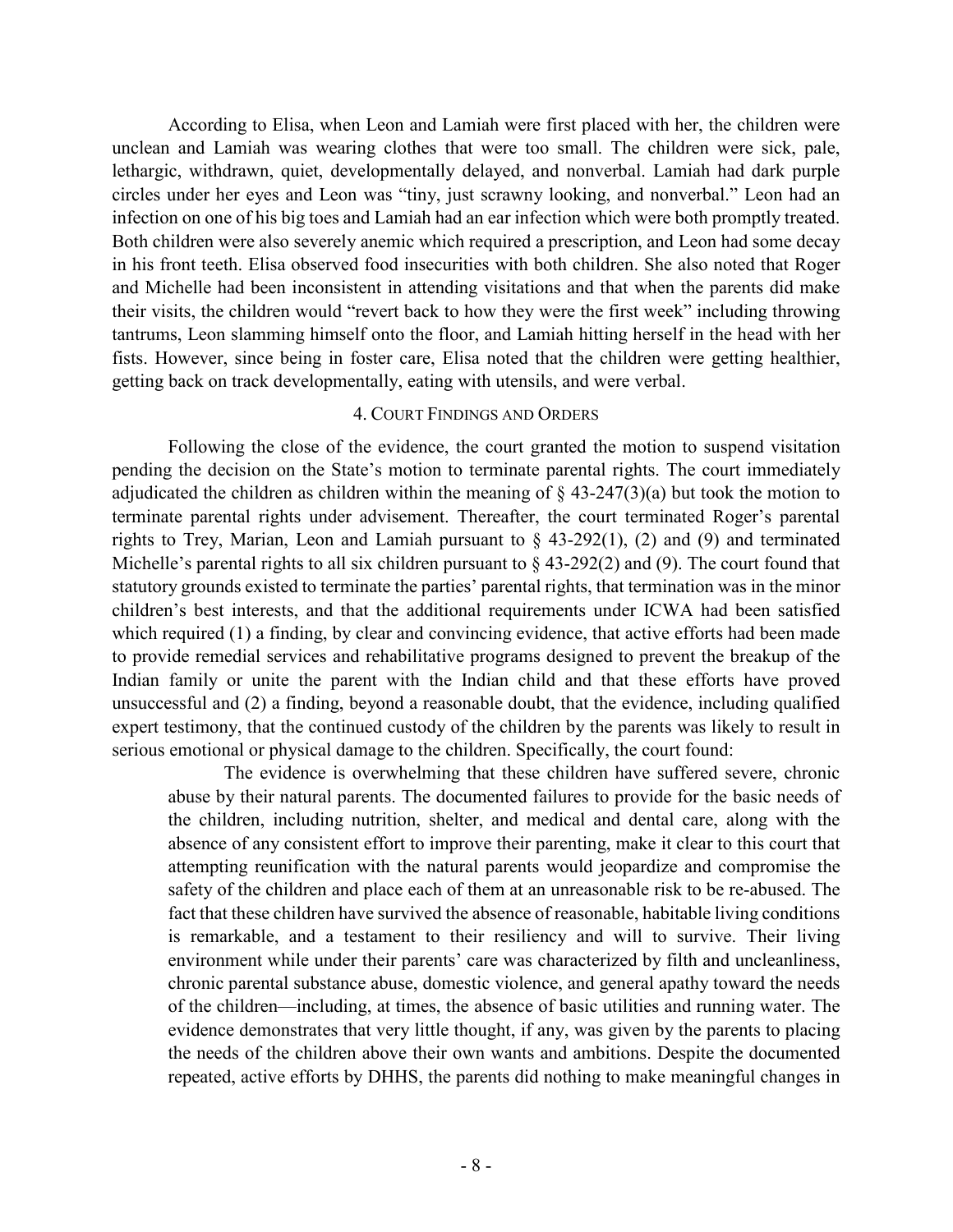their capacity to appropriately parent the children. At one point before the twins were born, [Michelle] admitted she could not care for her existing children, let alone the ones she was due to deliver. Then she recanted, kept the twins instead of adopting them out as she had planned. Eventually, all of the children arrived in Scotts Bluff County in the care of a sick relative, living out of van. All of the children came into the state's care developmentally and academically delayed. Neither father has provided for the physical or emotional needs of the children, and up to this point, the children have long endured scarcity, desperation, and chaos as a normal way of life. Clear and convincing evidence further demonstrates the absence of a meaningful, beneficial relationship between parents and children. None of the parents have consistently prioritized visitation with the children, and none of the parents chose to personally appear in court for the adjudication hearing.

. . . .

. . . As applied in this instance, taking into consideration the totality of evidence from the adjudication hearings, including an assessment of the children's present circumstances and adjustments, as well as the children's long-term physical, social, and emotional needs, this court finds that sufficient evidence was presented to demonstrate clearly and convincingly that termination of parental rights is appropriate and in the best interests of the children. There is an abundance of evidence concerning the lack of a beneficial relationship between the parents and the children. The totality of the evidence, including the parents' individual failures to provide for their children demonstrate parental unfitness and collectively dictate in favor of termination of parental rights being in the children's best interests. These children should not be made to wait uncertain parental maturity when there is clear and convincing evidence that the children's overall future well-being stands to improve with the prospects of new relationships which the termination might open for them.

Roger timely filed a notice of appeal contesting the termination of his parental rights to his four children. Michelle also filed a notice of appeal and a "Brief of Appellee" requesting affirmative relief for each of her six children but did not designate her brief as a cross appeal.

### III. ASSIGNMENTS OF ERROR

Roger assigns as error, restated, that the court erred in finding by clear and convincing evidence that statutory grounds existed to support termination of his parental rights and that termination was in the minor children's best interests.

As we noted above, Michelle also filed a notice of appeal and a "Brief of Appellee" requesting affirmative relief for each of her six children but did not designate her brief as a cross appeal. Nebraska appellate courts "have repeatedly indicated that a cross-appeal must be properly designated, pursuant to [§ 2-10]9(D)(4), if affirmative relief is to be obtained." *In re Interest of Becka P.*, 27 Neb. App. 489, 512, 933 N.W.2d 873, 890 (2019). However, where an appellee submits a brief purporting to be a brief of appellant, which complies with the rules regarding an appellant's brief, and the appellee's brief does not take issue with any errors asserted by the appellant, the appellate court may, in its discretion, treat the brief of such appellee as a brief on cross-appeal. Neb. Ct. R. App. P. § 2-109.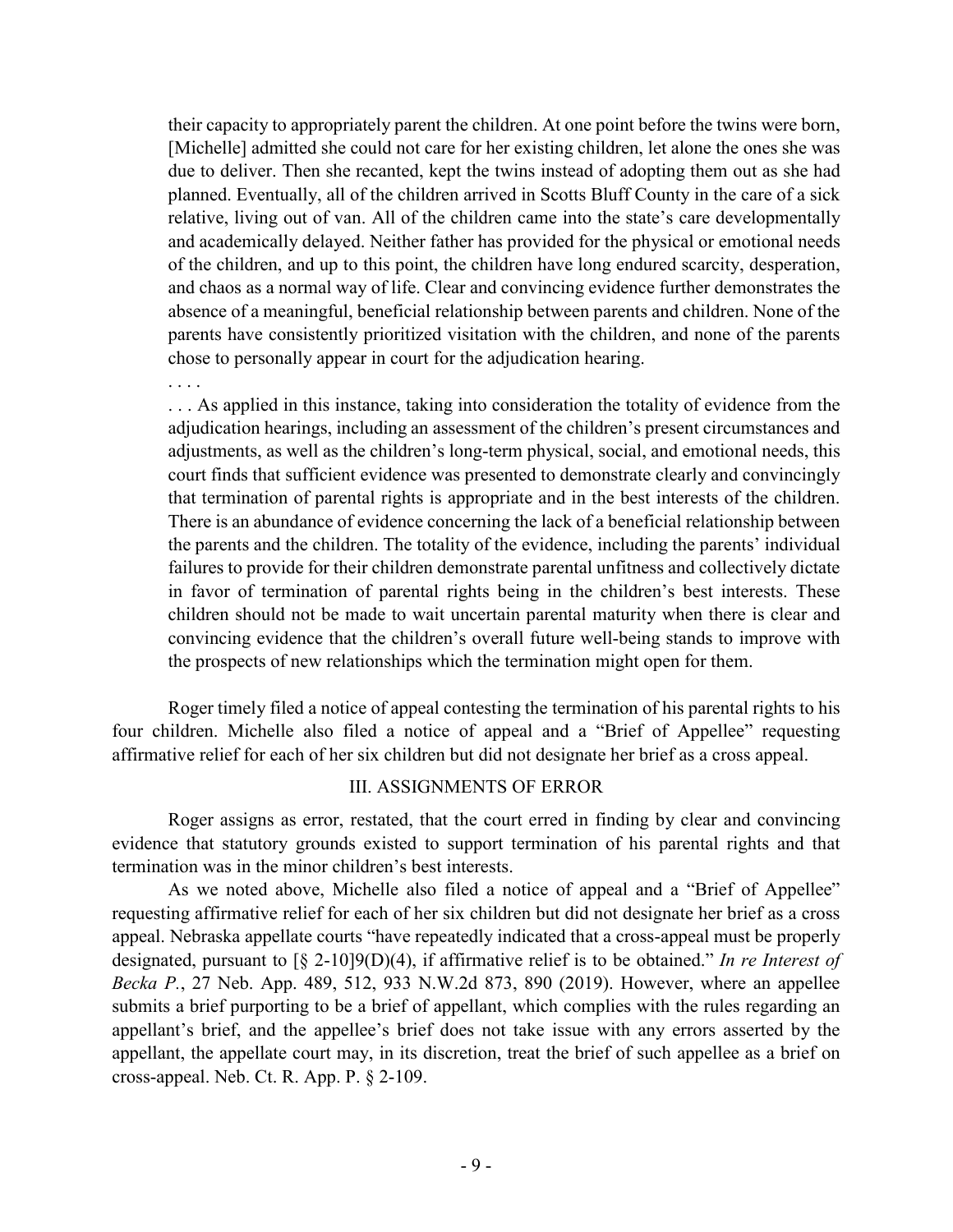Here, although Michelle is not designated as a cross-appellant in her brief relating to Roger's 4 children, or as an appellant relating to Elihu and Elias, the remainder of her brief comports with our court rules regarding requirements for the brief of appellant, see *State v. Pauly*, 311 Neb. 418, 972 N.W.2d 907 (2022), and she does not take issue with any of Roger's assigned errors, assigns the same errors, and much of the same evidence and testimony is applicable to both Roger and Michelle. Thus, we will consider Michelle's arguments on appeal as if correctly cross appealed. However, our decision to do so in this case should not be considered as indicative of similar treatment in the future of cross-appeals which fail to comport with our rules. See *State v. Pauly*, 311 Neb. 418, 972 N.W.2d 907 (2022) (depending on particulars of each case, failure to comply with mandates of Neb. Ct. R. App. P. § 2-109(D) (rev. 2022) may result in appellate court's waiving error, proceeding on plain error review only, or declining to conduct any review at all).

## IV. STANDARD OF REVIEW

An appellate court reviews juvenile cases, including those under Nebraska ICWA, de novo on the record and reaches its conclusions independently of the juvenile court's findings in a termination of parental rights case; when the evidence is in conflict, however, an appellate court may give weight to the fact that the juvenile court observed the witnesses and accepted one version of facts over another. *In re Interest of Becka P., supra*; *In re Interest of Phoebe S*., 11 Neb. App. 919, 664 N.W.2d 470 (2003).

## V. ANALYSIS

### 1. STATUTORY GROUNDS FOR TERMINATION

Roger and Michelle both argue that the court erred in finding that the State had established by clear and convincing evidence a statutory basis for termination. Roger contends that the court erred in finding that the State proved that he had abandoned his children under § 43-292(1), that he had substantially and continuously or repeatedly neglected and refused to give the minor children necessary parental care and protection under subsection (2), and that he had subjected the minor children to aggravated circumstances under subsection (9). Similarly, Michelle argues that the court erred in finding the evidence was sufficient to support termination of her parental rights under § 43-292(2) and (9).

To terminate parental rights, it is the State's burden to show by clear and convincing evidence both that one of the statutory bases enumerated in § 43-292 exists and that termination is in the child's best interests. *In re Interest of Mateo L. et al.*, 309 Neb. 565, 961 N.W.2d 516 (2021). Clear and convincing evidence means that amount of evidence which produces in the trier of fact a firm belief or conviction about the existence of a fact to be proved. *In re Interest of Zachary D. & Alexander D.*, 289 Neb. 763, 857 N.W.2d 323 (2015).

ICWA adds two additional elements the State must prove before terminating parental rights in cases involving Indian children. *In re Interest of Audrey T.*, 26 Neb. App. 822, 924 N.W.2d 72 (2019). First, the State must prove by clear and convincing evidence that active efforts have been made to prevent the breakup of the Indian family and that these efforts have proved unsuccessful. *Id.* See § 43-1505(4). Second, the State must prove by evidence beyond a reasonable doubt, including testimony of qualified expert witnesses, that the continued custody of the child by the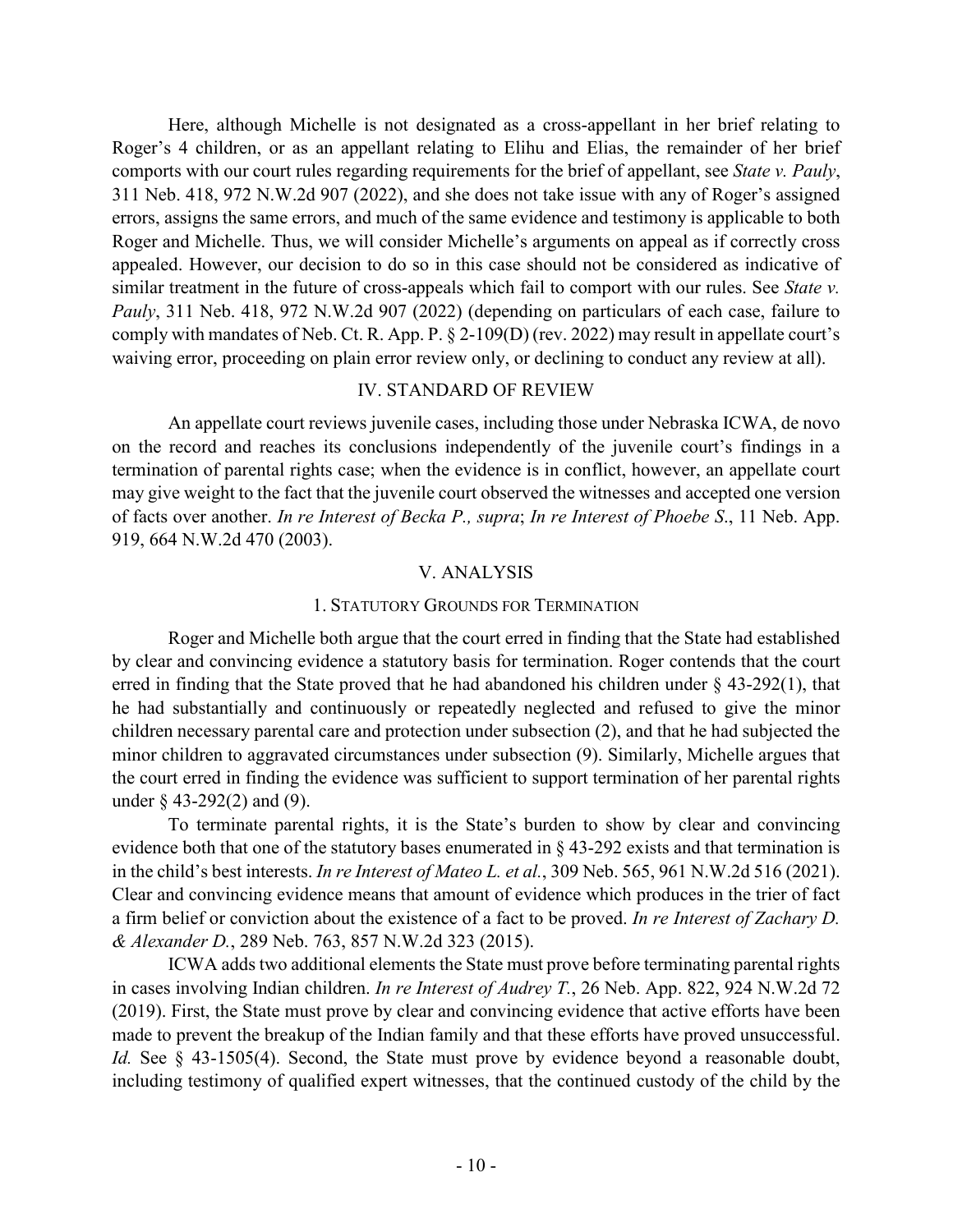parent or Indian custodian is likely to result in serious emotional or physical damage to the child. *In re Interest of Audrey T., supra*. See § 43-1505(6). Neither Roger nor Michelle have argued that the court erred in finding that the statutory ICWA requirements had been met.

Here, Roger argues that the primary reason the State sought termination was due to the "shortcomings of [Michelle] and her repeated history of intakes with [DHHS]." Brief for appellant at 14. Roger contends that he put his best efforts forward to raise his children and Michelle's two other children and that the State chose to pursue termination against him even though he has done little, if anything, wrong. Michelle only argues generally that the evidence was insufficient. We disagree with both asserted arguments.

The court found that the evidence was sufficient to support a finding that Roger and Michelle had "substantially and continuously or repeatedly neglected and refused to give the juvenile or a sibling of the juvenile necessary parental care and protection" as defined under subsection (2). In addition, this lack of parental care rose to a level chronic abuse and neglect that posed serious health, safety and welfare concerns as evidenced by the court's findings under subsection (9). The record shows that at the time the intake was received, Michelle had been incarcerated and all six of the children were living in a van with their sick aunt and her three children. Although Michelle contacted Armstrong stating neither she nor her sister were able to care for the children, Michelle did not indicate why Roger did not take the children into his care. Evidence adduced during the trial established that all the children were academically and developmentally delayed and had not been to school for possibly the last two academic years.

Additionally, neither parent was meeting the children's medical and behavioral needs. The record established that the children have suffered from severe infections, tooth decay, anemia, iron deficiencies, and mental health concerns including self-harm, food complexes, and others. Neither Roger nor Michelle attended routine wellness checkups, dental appointments, or sought support for the children's mental health or academic delays. Additionally, on one occasion in February 2020, when the parents did seek medical attention for Lamiah and Leon, they abruptly left the doctor's office after the doctor left the room to obtain a test to ensure the children were breathing properly and were safe to go home.

Relevant to their medical health, the children lacked good hygiene, lacked appropriate clothing, suffered nutritional deficits, and at least two of the children did not have shoes. Elihu indicated to the caseworker that there were multiple occasions where there was barely enough food in the home. He stated that when there was not enough food, he would eat a very small portion, or he did not eat at all. Additionally, the foster parents reported concerns of the children having food complexes to some degree. Prior to their arrival in Nebraska, the family had been residing in a shelter in South Dakota. Elihu reported that the shelter was the only time he had a bed to sleep on. He indicated that they also lived in an apartment at one time, but that there were so many bugs in the home that he could hear them under the carpet; and when he would walk through the home, he could hear the bugs crunch under his feet.

The evidence further showed significant concerns as a result of substance abuse, physical abuse of the children, and domestic violence between Roger and Michelle. While in the presence of the children and during the time she was pregnant with the twins, Michelle abused alcohol and methamphetamine. Roger witnessed Michelle's drug use and, during a prior case, indicated that it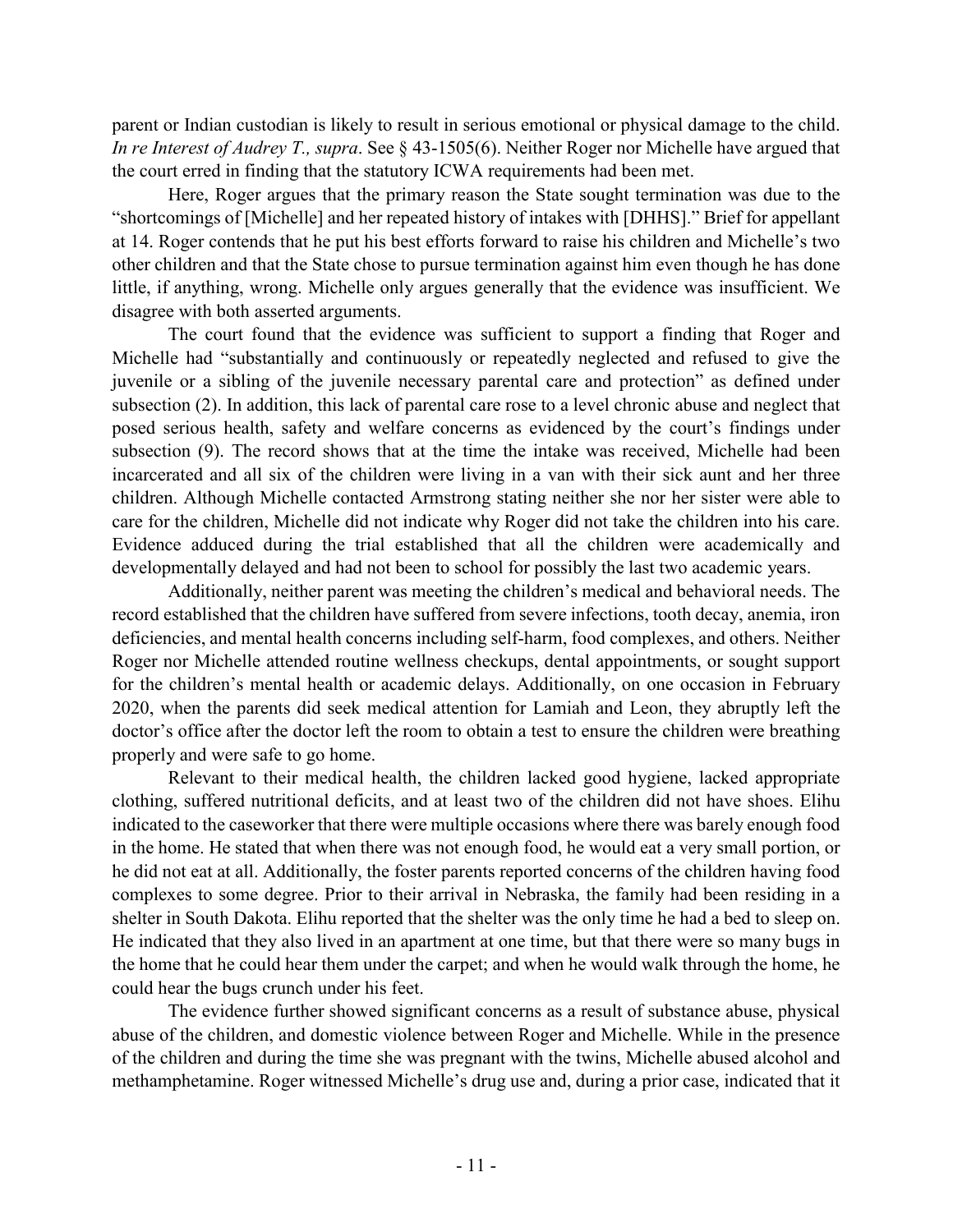was a common occurrence within their household. However, despite his concerns, Roger did not remove the children from Michelle's care. Elihu also expressed concerns about Michelle's alcohol abuse, stating that Michelle became angry when she drank which resulted in Michelle and Roger fighting, all of which occurred in the children's presence. Elihu also described times when Michelle had become too intoxicated to drive and he had to drive on highways even though he was not of legal driving age. Elihu indicated to the caseworker that he was scared of Michelle dying from alcohol. Elihu further disclosed that Roger, who is the father of his four youngest siblings, hit them and made the children fight each other. Elihu stated that he saw himself as the "protector" of his siblings. Elihu spent much of his childhood acting as the parent while placing his own personal needs aside. Elihu now suffers from mental health conditions which include thoughts of self-harm.

It is evident by the record that the children have not been provided safe or stable housing, nor were their needs being properly met by either parent. The evidence presented at the termination hearing clearly and convincingly established that the minor children were the victims of repeated abuse and neglect by their parents. Accordingly, the court properly found that termination was appropriate under § 43-292(2). Further, § 43-292(9) separately provides for termination when "[t]he parent of the juvenile has subjected the juvenile or another minor child to aggravated circumstances, including, but not limited to, abandonment, torture, chronic abuse, or sexual abuse." The term "aggravated circumstances" embodies the concept that the nature of the abuse or neglect must have been so severe or repetitive that to attempt reunification would jeopardize and compromise the safety of the child and would place the child in a position of unreasonable risk to be reabused. *In re Interest of Angelina G.*, 20 Neb. App. 646, 830 N.W.2d 512 (2013). We find that the nature of the abuse and neglect described in this record rose to the level of aggravated circumstances as that term is defined and the court did not err in so finding.

Having determined that at least one statutory basis existed to support termination of Roger and Michelle's parental rights, we need not further address the sufficiency of the evidence to support termination under any other statutory ground. See *In re Interest of Becka P. et al.*, 27 Neb. App. 489, 933 N.W.2d 873 (2019).

### 2. ICWA REQUIREMENTS

Although neither of the additional ICWA requirements were assigned as an error or argued on appeal, we review for plain error. Plain error is error plainly evident from the record and of such a nature that to leave it uncorrected would result in damage to the integrity, reputation, or fairness of the judicial process. *In re Interest of Mainor T. & Estela T*., 267 Neb. 232, 674 N.W.2d 442 (2004).

Section 43-1505, which governs the two additional requirements under Nebraska ICWA, provides in pertinent part:

(4) Any party seeking to effect a foster care placement of, or termination of parental rights to, an Indian child under state law shall satisfy the court that active efforts have been made to provide remedial services and rehabilitative programs designed to prevent the breakup of the Indian family or unite the parent or Indian custodian with the Indian child and that these efforts have proved unsuccessful. Any written evidence showing that active efforts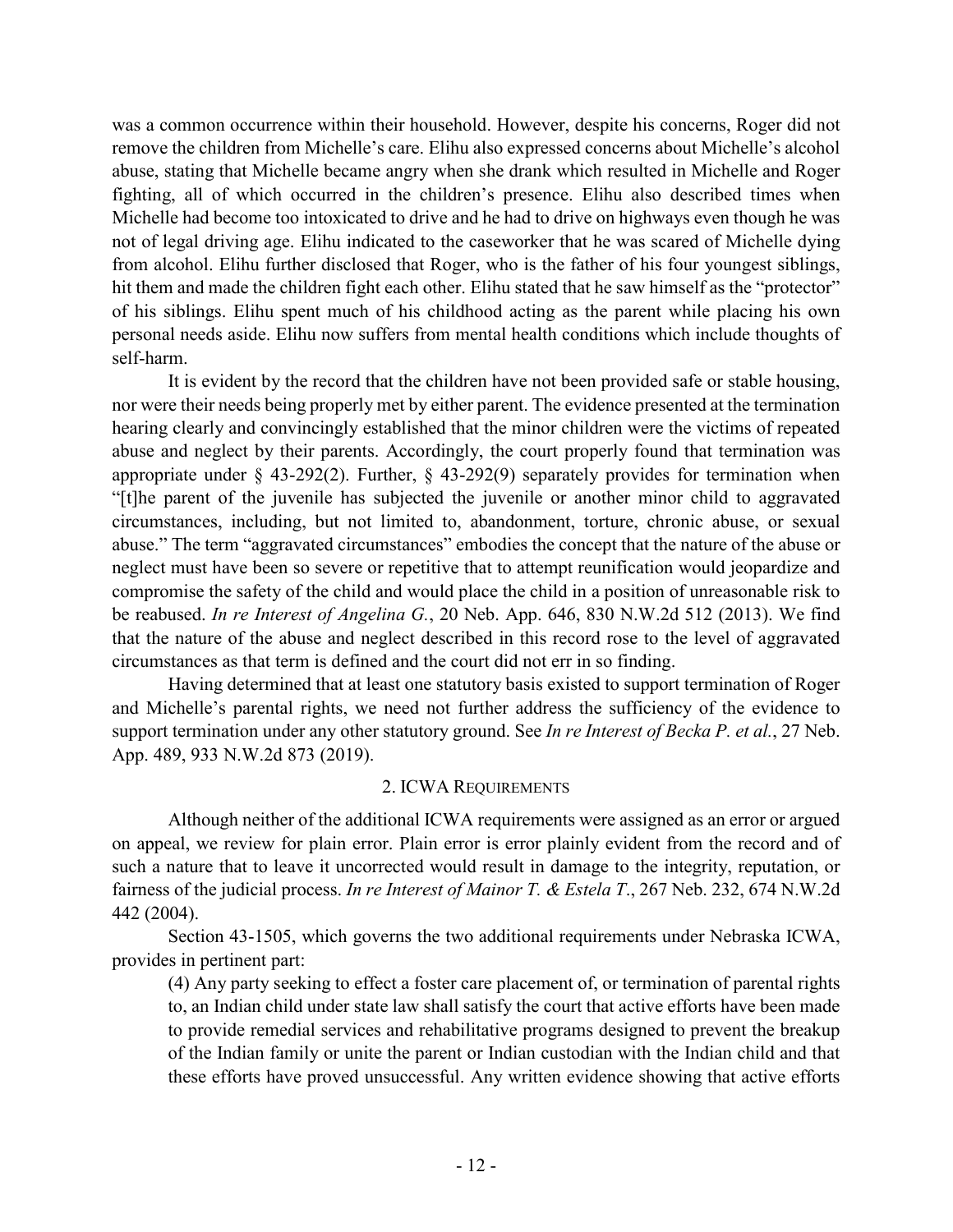have been made shall be admissible in a proceeding under the Nebraska Indian Child Welfare Act. Prior to the court ordering placement of the child in foster care or the termination of parental rights, the court shall make a determination that active efforts have been provided or that the party seeking placement or termination has demonstrated that attempts were made to provide active efforts to the extent possible under the circumstances.

. . . .

(6) The court shall not order termination of parental rights under this section in the absence of a determination by the court, supported by evidence beyond a reasonable doubt, including testimony of qualified expert witnesses, that the continued custody of the child by the parent or Indian custodian is likely to result in serious emotional or physical damage to the child.

# (a) Active Efforts

ICWA and Nebraska law requires the State of Nebraska to prove by clear and convincing evidence that active efforts have been made to provide remedial services and rehabilitative programs designed to prevent the breakup of the Indian family prior to the termination of parental rights. *In re Interest of Walter W.*, 274 Neb. 859, 744 N.W.2d 55 (2008). The "active efforts" standard under the ICWA termination of parental rights provision requires more than the "reasonable efforts" standard that applies in cases involving non-Indian children. *Id.* To constitute "active efforts" under ICWA, termination of parental rights provision requires at least some of the active efforts should be "culturally relevant." *Id.* The "active efforts" standard under ICWA termination of parental rights provision requires a case-by-case analysis. *Id.*

Here, the record shows that the parents were provided with multiple opportunities to engage in services. In addition to supervised visitation, the parents were provided with family support through Native Futures, parenting class information, mental health and substance abuse referrals, gas and clothing vouchers, additional family support specifically for Roger, family finding services to locate native familial placements, strengths and needs assessments, and other services. We find no plain error in the court's determination that active efforts were satisfied.

# (b) Serious Emotional or Physical Damage

Section 43-1505(6) requires that the qualified expert's opinion must support the ultimate finding of the court, that is, that continued custody by the parent will likely result in serious emotional or physical damage to the child. Pursuant to ICWA, qualified expert testimony is required in a parental rights termination case on the issue of whether serious harm to the Indian child is likely to occur if the child is not removed from the home. *In re Interest of Audrey T.*, 26 Neb. App. 822, 924 N.W.2d 72 (2019).

As part of its case, the State called Chasity Duarte who testified that she was the ICWA specialist for her area. Part of her duties included ensuring that ICWA compliant services were referred for the family. Duarte stated that, in her opinion, it was in the children's best interests for the parental rights to be terminated. Duarte testified regarding the severity of concerns and safety threats including that Roger and Michelle were not actively caring for the children, the children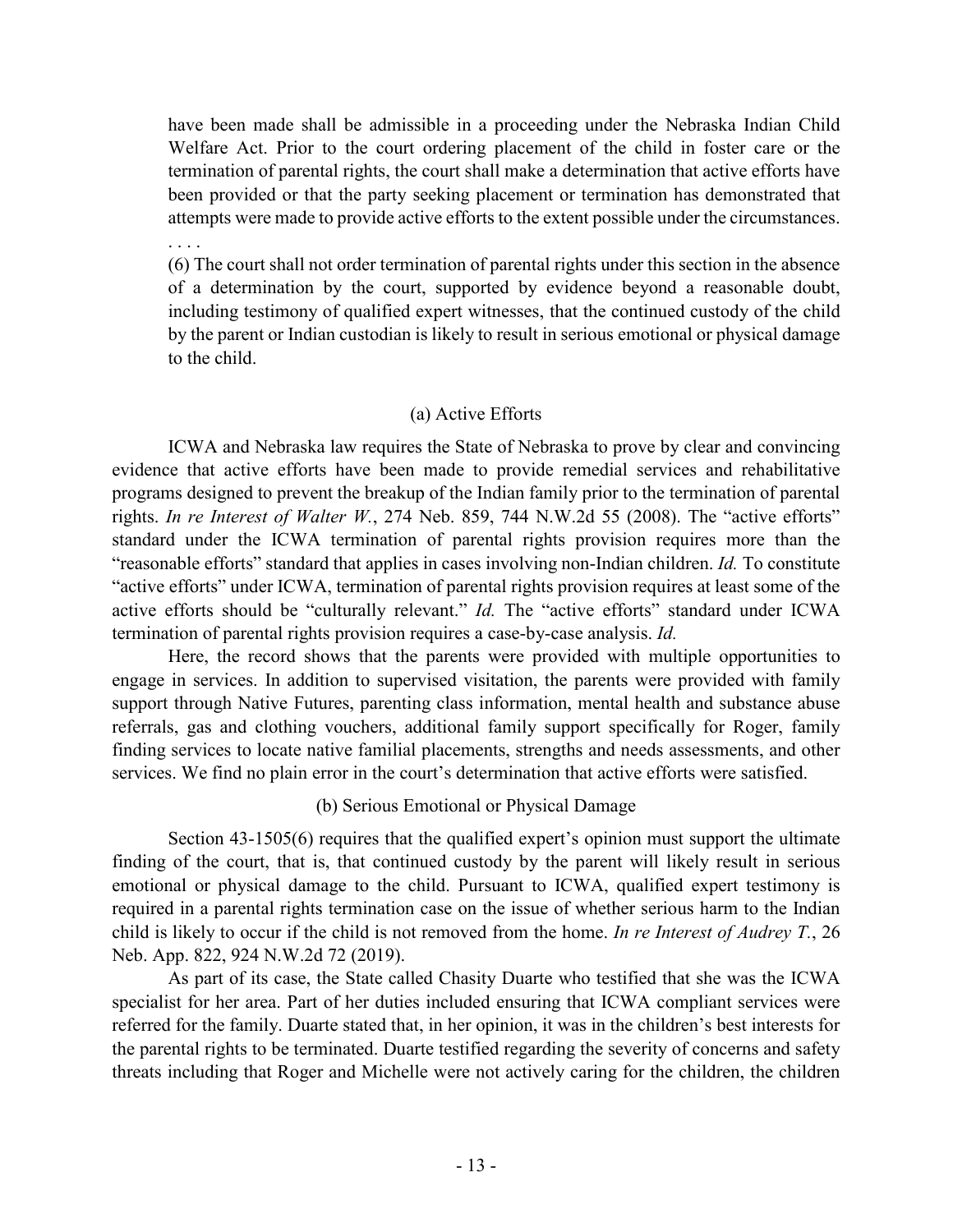had suffered severe neglect over years, and the children exhibited high levels of need at the time that they reentered the State's care. Additionally, the children's medical providers testified regarding the children's physical and mental health including significant tooth decay which led to multiple extractions and severe infections, infections that spread to the bone causing great pain, untreated abscesses which could have eventually caused death, iron deficiencies and anemia, other concerns related to nutritional deficits, mental health concerns rising to the level of self-harming behaviors, and developmental or educational delays which led to all but one of the children being unable to communicate effectively. In performing our plain error review, we find no plain error in the court's finding that the evidence supported, beyond a reasonable doubt, that serious harm to the Indian children was likely to occur if the children were not removed from the parents' care.

## 3. BEST INTERESTS

Roger and Michelle next assign as error that the court erred in finding that termination of their parental rights was in the minor children's best interests.

Under § 43-292, in addition to providing a statutory ground, the State must show that termination of parental rights is in the best interests of the child. *In re Interest of Jahon S.*, 291 Neb. 97, 864 N.W.2d 228 (2015). A parent's right to raise his or her child is constitutionally protected; so before a court may terminate parental rights, the State must show that the parent is unfit. *Id.* There is a rebuttable presumption that the best interests of the child are served by having a relationship with his or her parent. *Id.* Based on the idea that fit parents act in the best interests of their children, this presumption is overcome only when the State has proved that the parent is unfit. *Id.* In the context of the constitutionally protected relationship between a parent and a child, parental unfitness means a personal deficiency or incapacity which has prevented, or will probably prevent, performance of a reasonable parental obligation in child rearing and which caused, or probably will result in, detriment to the child's well-being. *Id.*

The best interests analysis and the parental fitness analysis are fact-intensive inquiries. *Id*. And while both are separate inquiries, each examines essentially the same underlying facts. *Id.* In proceedings to terminate parental rights, the law does not require perfection of a parent; instead, courts should look for the parent's continued improvement in parenting skills and a beneficial relationship between parent and child. *In re Interest of Joseph* S*. et al.*, 291 Neb. 953, 870 N.W.2d 141 (2015).

Here, the record reveals that the family had a significant history of CFS involvement relating to the care of these six children as a result of continuous substance abuse, physical abuse, neglect of the children's needs, and domestic violence occurring in front of the children. Moreover, the court found, and we agree, that Roger and Michelle subjected the children to chronic abuse, or aggravated circumstances, which substantially created a high risk to the children's health, safety and welfare.

Both Roger and Michelle failed to engage in services and did not stay in contact with Duarte. Despite being offered visitation, Roger failed to attend the majority of those visits, and, as to the ones he did attend, he failed to attempt to develop a relationship with the children. Michelle likewise was offered visitation services but minimally participated and missed numerous visits with her children. As a result of Roger and Michelle's inconsistencies in participating in visitation,